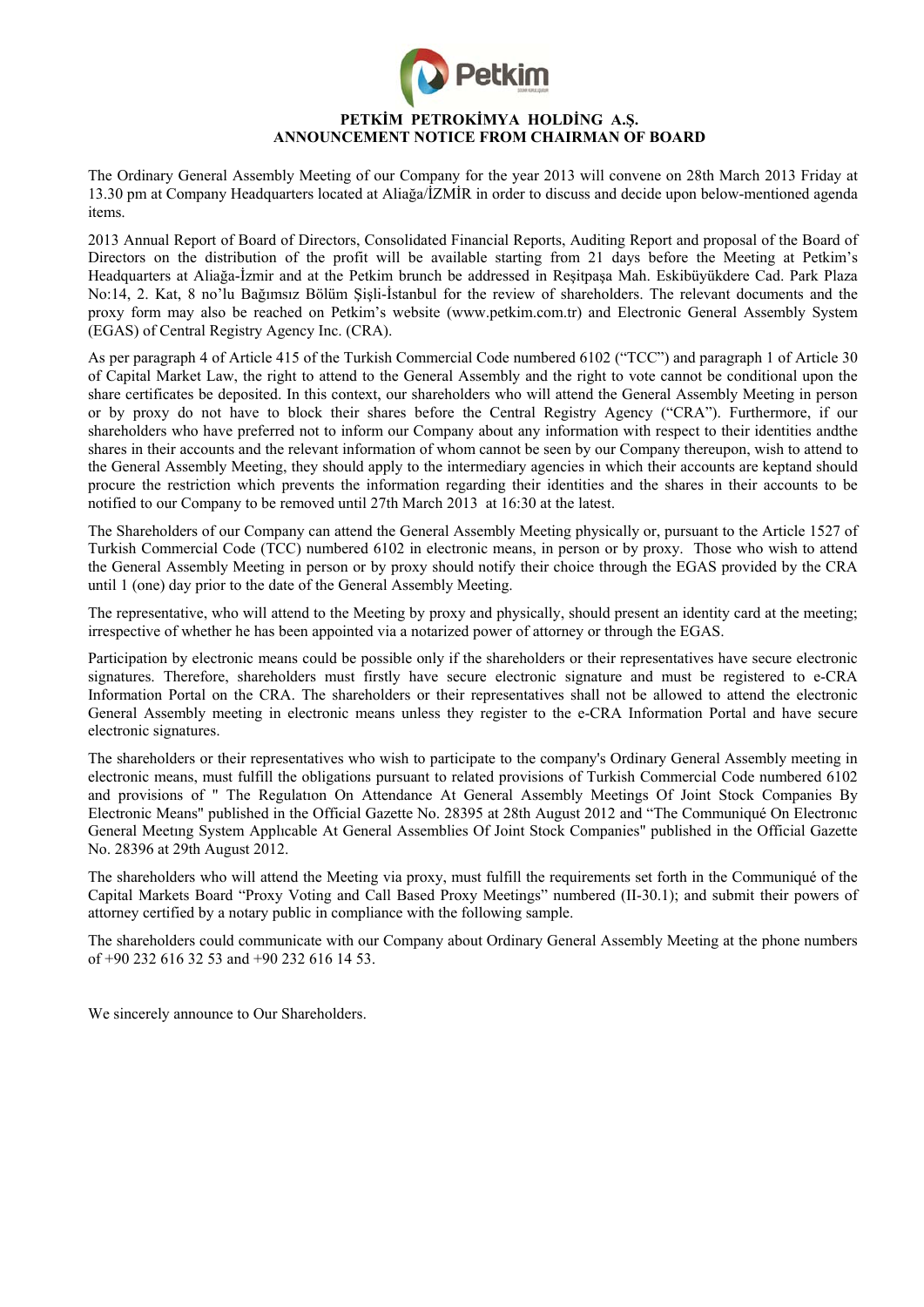### **AGENDA OF THE ORDINARY GENERAL ASSEMBLY MEETING OF PETKİM PETROKİMYA HOLDİNG A.Ş. RELATED TO YEAR 2013**

- 1. Opening and composition of the Meeting Presidency,
- 2. Reading, discussion and approval of the Activity Report of the Board of Directors for the operating year 2013,
- 3. Reading the report of the Auditor pertaining to the operating year 2013,
- 4. Reading, discussion and approval of the financial tables pertaining to the operating year 2013,
- 5. Release of the Chairman and members of the Board of Directors on account of their activities and account for the year 2013,
- 6. Submitting "Profit Distribution Policy" to the approval of the General Assembly revised in accordance with Communiqué of the Capital Markets Board with number (II-19.1) "Profit Distribution"
- 7. Discussion of the proposal of the Board of Directors on the usage of the profit pertaining to the year 2013, determination of the declared profit and dividend share ratio and taking a resolution thereon,
- 8. Negotiation and taking a resolution of the remunerations to be paid to the members of the Board of Directors,
- 9. Election of the Auditor pursuant to the Turkish Commercial Code with number 6102,
- 10. In accordance with "Independent Auditing Standards in Capital Market" issued by Capital Market Board, approving the Independent Auditing Firm selected by the Board upon proposal of the Committee responsible for Audit as to be charged for the audit of the activities and accounts of 2014,
- 11. Informing the General Assembly on the " Information Policy" revised in accordance with the Communiqué of the Capital Markets Board with number (II-15.1) on the "Public Disclosure of Material Events",
- 12. Informing the Shareholders on the aid and donations granted by our Company within the year 2013,
- 13. Taking a resolution on the limit of aid and donation of our Company for year 2014 pursuant to the article 19 clause 5 of the Capital Markets Law (CML),
- 14. Informing the General Assembly regarding respective transactions of the persons mentioned in the clause (1.3.6) of "Corporate Governance Principles" which is annex to Communiqué of the Capital Markets Board "Corporate Governance" numbered (II-17.1),
- 15. Granting the Members of the Board of Directors authorization to perform the transactions provided for in Articles 395 and 396 of Turkish Commercial Code,
- 16. Pursuant to the clause of 12/4 of Communiqué of the Capital Markets Board "Corporate Governance" numbered (II-17.1), informing the General Assembly as regards the guarantees, pledges and mortgages given by the Company in favor of third parties and income or benefits attained by the same,
- 17. Wishes and closing speech.

# **PROXY PETKİM PETROKİMYA HOLDİNG ANONİM ŞİRKETİ**

I hereby appoint ………………………………………………………. who is introduced hereinbelow in detail as my representative to represent me in the Ordinary General Assembly Meeting of Petkim Petrokimya Holding Anonim Şirketi which shall be held on Friday 28/03/2014 at 13.30 p.m. in Aliağa /İZMİR in line with my below aspects; and to cast vote, to give proposals and to sign the necessary documents in the same.

Representative(\*); Name - Surname/Business Title: TR ID No/Tax No, Trade Registry &No and MERSİS no: *(\*)Foreign representatives have to present the equivalents of the aforementioned information, if any.* 

### **A) SCOPE OF THE REPRESENTATIVE AUTHORITY**

#### **1. On the items of General Assembly Agenda:**

- a) The representative has the authority to vote in line with his/her own opinion.
- b) The representative has the authority to vote in accordance with the proposals of the management of the Company.
- c) The representative has the authority to vote for agenda items in line with the following instructions;
- **Instructions:**

*In case of the selection of ( c ) option, specific instructions for each agenda item shall be presented as marking one of the options given next to related General Assembly agenda item (accept or reject;) and in case of the selection of reject option, specific instructions for each agenda item, if any, shall be presented as indicating the statement of opposition which is requested to be written on the General Assembly minute.*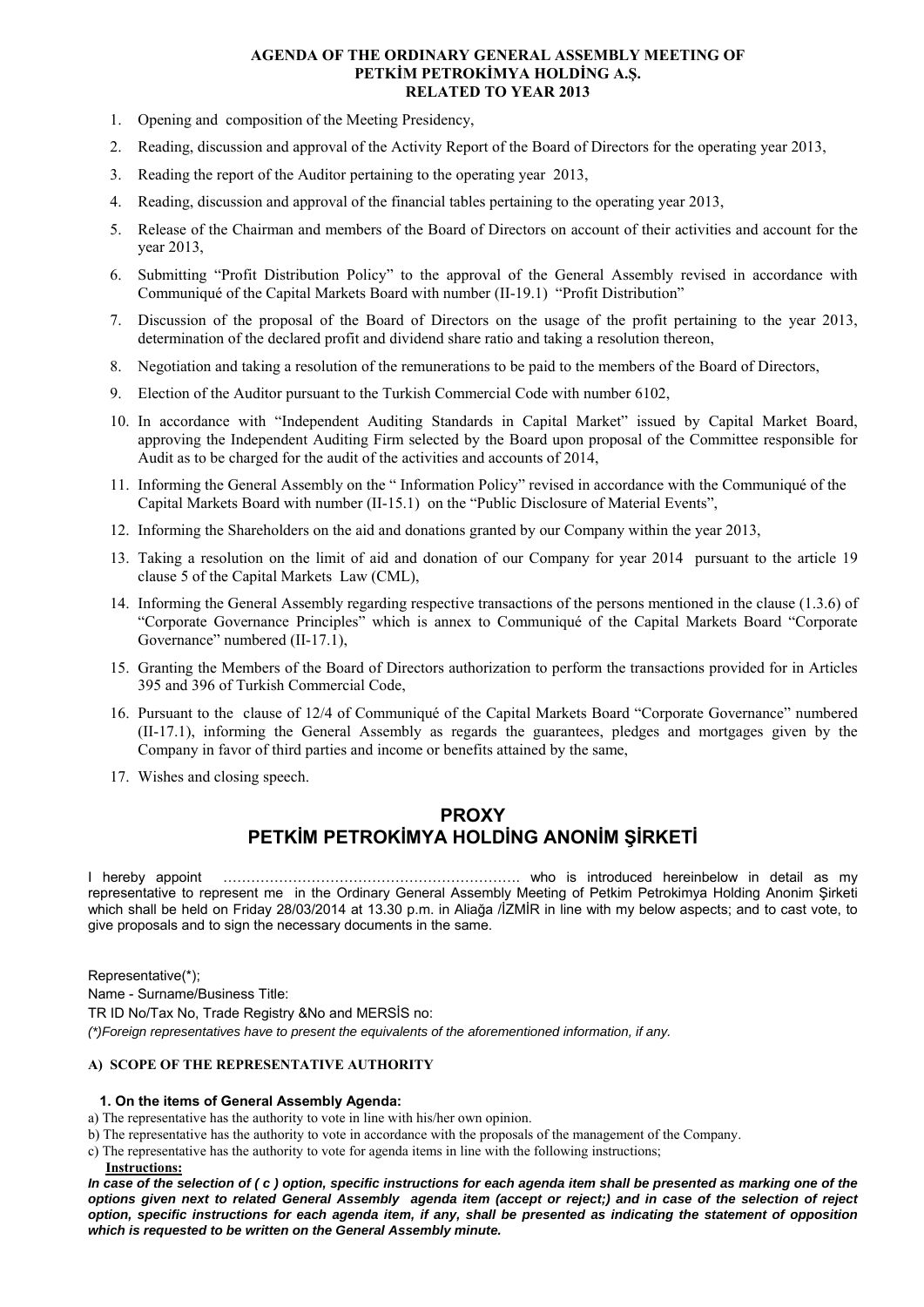| Agenda Items (*)                                                                                                                                                                                                                                                                                                                    | <b>Accept</b> | <b>Reject</b> | <b>Statement of</b><br><b>Opposition</b> |
|-------------------------------------------------------------------------------------------------------------------------------------------------------------------------------------------------------------------------------------------------------------------------------------------------------------------------------------|---------------|---------------|------------------------------------------|
| 1. Opening and composition of the Meeting Presidency,                                                                                                                                                                                                                                                                               |               |               |                                          |
| 2. Reading, discussion and approval of the Activity Report of the Board of<br>Directors for the operating year 2013,                                                                                                                                                                                                                |               |               |                                          |
| 3. Reading the report of the Auditor pertaining to the operating year 2013,                                                                                                                                                                                                                                                         |               |               |                                          |
| 4. Reading, discussion and approval of the financial tables pertaining to the<br>operating year 2013,                                                                                                                                                                                                                               |               |               |                                          |
| 5. Release of the Chairman and members of the Board of Directors for their<br>activities and accounts pertaining to the year 2013,                                                                                                                                                                                                  |               |               |                                          |
| 6. Submitting "Profit Distribution Policy" to the approval of the General<br>Assembly revised in accordance with the Capital Markets Board's<br>Communiqué of "Profit Distribution" with the number of (II-19.1),                                                                                                                   |               |               |                                          |
| 7. Discussion of determination of the proposal of the Board of Directors on<br>the usage method of the profit pertaining to the year 2013 the distributable<br>profit and dividend shares ratios and taking a resolution thereon,                                                                                                   |               |               |                                          |
| 8. Negotiation and taking a resolution of the remunerations to be paid to the<br>members of the Board of Directors,                                                                                                                                                                                                                 |               |               |                                          |
| 9. Election of the Auditor pursuant to the Turkish Commercial Code with<br>number 6102.                                                                                                                                                                                                                                             |               |               |                                          |
| 10. In accordance with "Independent Auditing Standards in Capital Market"<br>issued by Capital Markets Board (Serial: X No: 22), approving the Independent<br>Auditing Firm selected by the Board upon proposal of the Committee<br>responsible for Audit as to be charged for the audit of the activities and<br>accounts of 2014, |               |               |                                          |
| 11. Informing the General Assembly on the "Information Policy" revised in<br>accordance with the Communiqué of the Capital Markets Board with number<br>(II-15.1) on the "Public Disclosure of Material Events",                                                                                                                    |               |               |                                          |
| 12. Informing the Shareholders on the aid and donations granted by our<br>Company within the year 2013,                                                                                                                                                                                                                             |               |               |                                          |
| 13. Taking a resolution on the limit of aids and donations of our Company for<br>year 2014 pursuant to the article 19 clause 5 of the Capital Markets Law,                                                                                                                                                                          |               |               |                                          |
| 14. Informing the General Assembly regarding respective transactions of the<br>persons mentioned in the clause (1.3.6) of "Corporate Governance Principles"<br>which is annex to Corporate Governance Communiqué of the Capital Markets<br>Board with number (II-17.1),                                                             |               |               |                                          |
| 15. Granting the Members of the Board of Directors authorization to perform<br>the transactions provided for in Articles 395 and 396 of Turkish Commercial<br>Code with number 6102,                                                                                                                                                |               |               |                                          |
| 16. Pursuant to the clause of 12/4 of Corporate Governance Communiqué of<br>the Capital Markets Board with number (II-17.1), informing the General<br>Assembly with regard to the guarantees, pledges and mortgages given by the<br>Company in favor of third parties and income or benefits attained by the same,                  |               |               |                                          |
| 17. Wishes and closing speech                                                                                                                                                                                                                                                                                                       |               |               |                                          |

#### **2. Specific instructions on other issues that may arise at the General Assembly meeting and on the exercise of the minority rights:**

- a) The representative has the authority to vote in line with his/her own opinion.
- b) The representative does not have the authority to vote in line with these matters.
- c) The representative has the authority to vote for agenda items in line with the following specific instructions.

## **SPECIFIC INSTRUCTIONS: The specific instructions, if any, are indicated hereunder.**

- **B) Shareholder specifies the shares that he/she asks the representative to represent by selecting one of the following options.**
- **1. I hereby confirm my shares the details of which are indicated below to be represented by the representative.**
- a) Issue and Serial:\*

b) Number/Group:\*\*